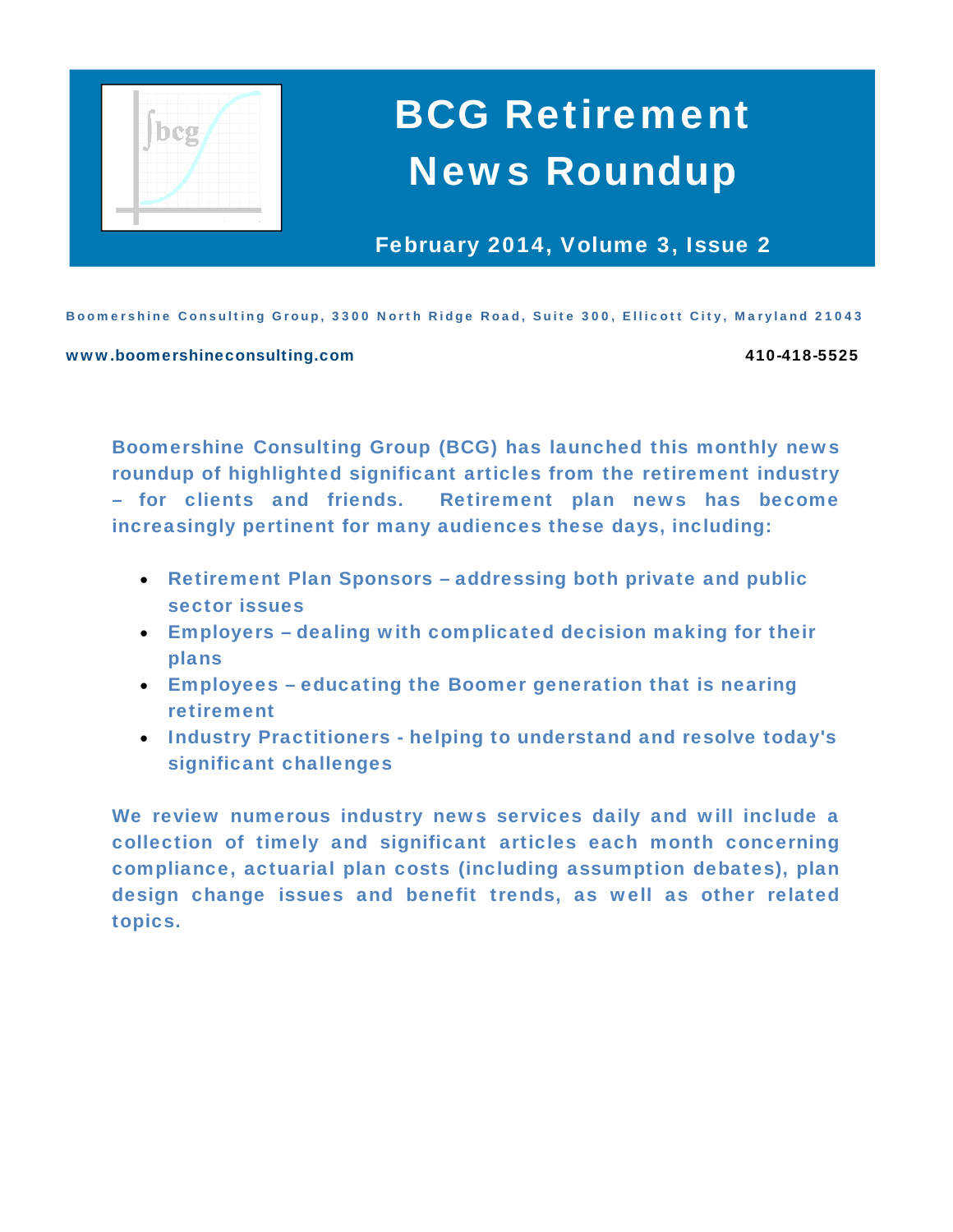# BCG Retirement News Roundup 2014

| <b>INSIDE THIS ISSUE</b>                                                                              |  |
|-------------------------------------------------------------------------------------------------------|--|
| <b>Public Sector/Government Plans</b>                                                                 |  |
| <b>How Are Pensions Protected State-by-State?</b>                                                     |  |
| Moodys: State pension burdens may have peaked                                                         |  |
| Arizona high court bars cuts to public pensions                                                       |  |
| <b>Maryland Treasurer Opposes Governor's \$100M</b><br><b>Cut in Pension Funding</b>                  |  |
| For Public-Employee Pension Plans, Better<br><b>Funding Policies Are Essential for Better Funding</b> |  |
| <b>Private Sector</b>                                                                                 |  |
| <b>Summary Plan Descriptions Used as Plan</b><br><b>Documents Pose Risk</b>                           |  |
| The 401(k) cash-out: A brewing retirement<br>savings crisis?                                          |  |
|                                                                                                       |  |
| MLB teams can elect to cut pensions                                                                   |  |
| <b>Companies bracing for 1-2 retirement punch</b>                                                     |  |
| <b>Bill seeks to create retirement plans</b>                                                          |  |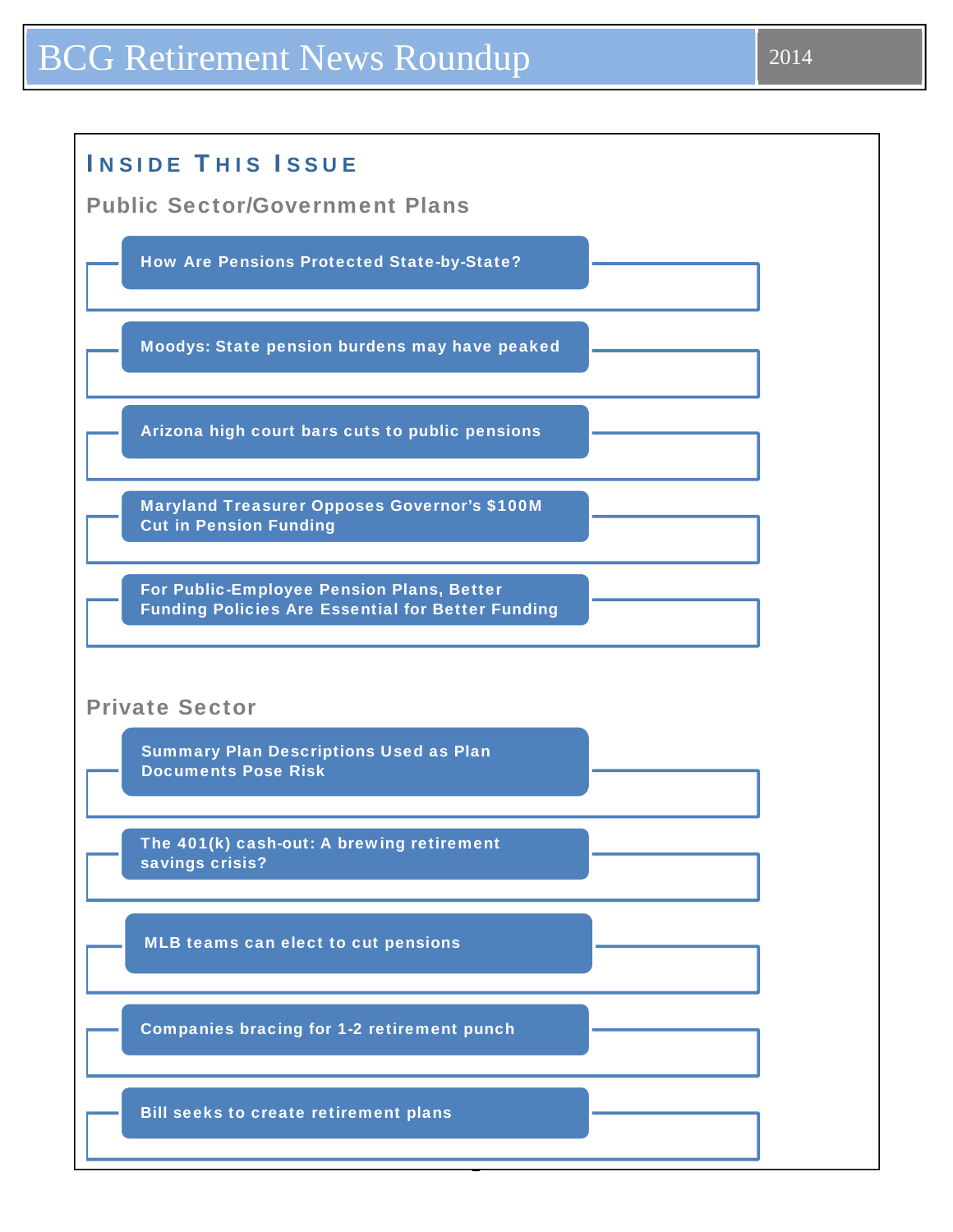# Public Sector/Government Plans

## <span id="page-2-0"></span>How Are Pensions Protected State-by-State?

Over the last century, states have adopted the idea that pensions are a form of deferred compensation and, along with that change, has come certain protections.

This is part of an ongoing series called Finance 101 that goes back to the basics to help public officials.

Pensions both public and private started out as a worker's perk – a gratuity that could be amended or removed entirely at any time. But over the last century, that perception has given way in most states to the idea that pensions are a form of deferred compensation.

Along with that change has come certain protections via either specifically in state constitutions or through a court's interpretation of the constitution. Nearly all states have some kind of protection for pensions. Most (41) protect pensions under contract theory which prohibits states from passing a law that impairs a contract, whether public or private.

Some states (seven) have a constitutional provision that specifically states that public pension plans create a contract between the state and participant (employee) although the protections vary state-to-state. Michigan, for example, has a constitutional provision that protects benefits accrued to date while Illinois' constitution says accrued and future retirement benefits are protected. These kinds of specific protections make it impossible (barring extreme circumstances) to change an employee's retirement benefit. This rigidity is why unfunded pension liabilities in these states (Illinois in particular) are so alarming – because the law essentially prohibits the legislature to making any changes that could decrease that liability. The law only allows for changes to future employees, whose benefits are of course not included in that unfunded liability.

There may be an exception. In Detroit, a federal bankruptcy judge ruled that city's pension debt was eligible for haircuts – a ruling that stated federal bankruptcy law (where contracts can be impaired) trumps state law. That ruling is being appealed but in any case, would only apply to cities in bankruptcy.

In most other states (34), court rulings have inferred intent to create such a contract although when the protection starts and what it entails varies from state to state. In California, for example, court rulings in the 1950s have led to what's called the vested rights doctrine. "The state supreme court determined that when you essentially enter public employment and you are told that a term of your compensation is a certain benefit when you retire, that you go into your employment … you're entitled to the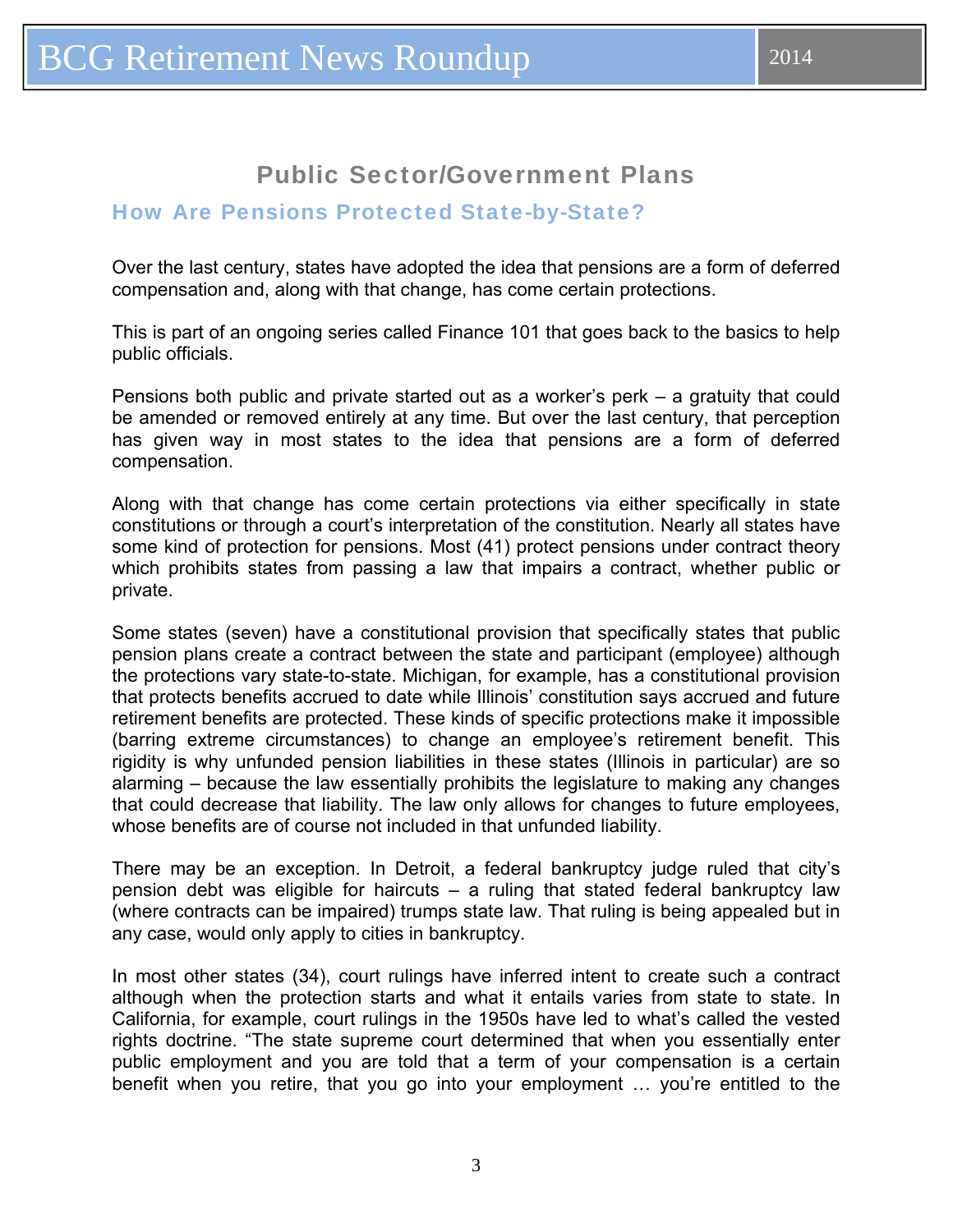benefits you were promised when you started working," says Teague Paterson, a partner at Beeson Tayer Bodine in California and an expert on labor law.

Therefore state courts in California have been more receptive to the argument that pensions as contracts can't be impaired. A Santa Clara County Superior Court judge ruled late last year that San Jose, which had implemented voter-approved pension cuts in 2012, was not allowed under California law to require its employees to contribute an additional 16 percent of their paychecks toward their pension or be forced to opt for a less generous plan. (The judge did rule, however, that paycuts in order to manage future benefits payments was legal.)

Fewer states (six) take the approach that pensions are protected as a matter of property. Property cannot be taken away without due process according to the U.S. Constitution. Still, these states have generally had success at amending pension benefits, notes the Center for Retirement Research's Alicia Munnell. "Courts have generally found amendments to public pension plans to be an 'adjustment to the benefits and burdens of economic life' rather than the taking of private property without just compensation," she writes in Legal Constraints on Changes in State and Local Pension Plans. "Thus, state officials have much more freedom to adjust pensions in states that have taken the property based approach to pension rights."

Minnesota is an outlier – it is the only state that protects pensions under the promissory estoppel theory: the protection of a promise even where no contract has been explicitly stated.

Lastly, only Texas and Indiana still apply the gratuity approach to pensions and there are still caveats. In Texas, state plans are subject to change but locally-administered plans are protected under the state constitution. And Indiana's Indiana, "the gratuity approach is followed only with respect to involuntary or compulsory plans, where the employee has no choice regarding whether to contribute to the plan or keep the compensation," says the University of Minnesota Law School's Amy Monanhan in her paper outlining the legal framework for pension protections.

In all, 21 states protect past and future pension benefit accruals via contract or another theory of law. Though states and localities continue to test those boundaries, the protections on the whole make it very difficult for governments (outside of limiting costof-living increases) to reduce any unfunded liabilities they may have accrued. Munnell notes that such a structure has led to new employees taking on much of the financial burden of retirees via far less generous benefits. She advocates changing the definition of the employer-employee contract to one that is created when the service is performed, meaning only accrued benefits would be protected. "Such a standard," she writes, "would be much clearer than the morass of provisions that currently exists across the states, would enable state officials to undertake needed reforms, and would put public sector workers on an even footing with those in the private sector."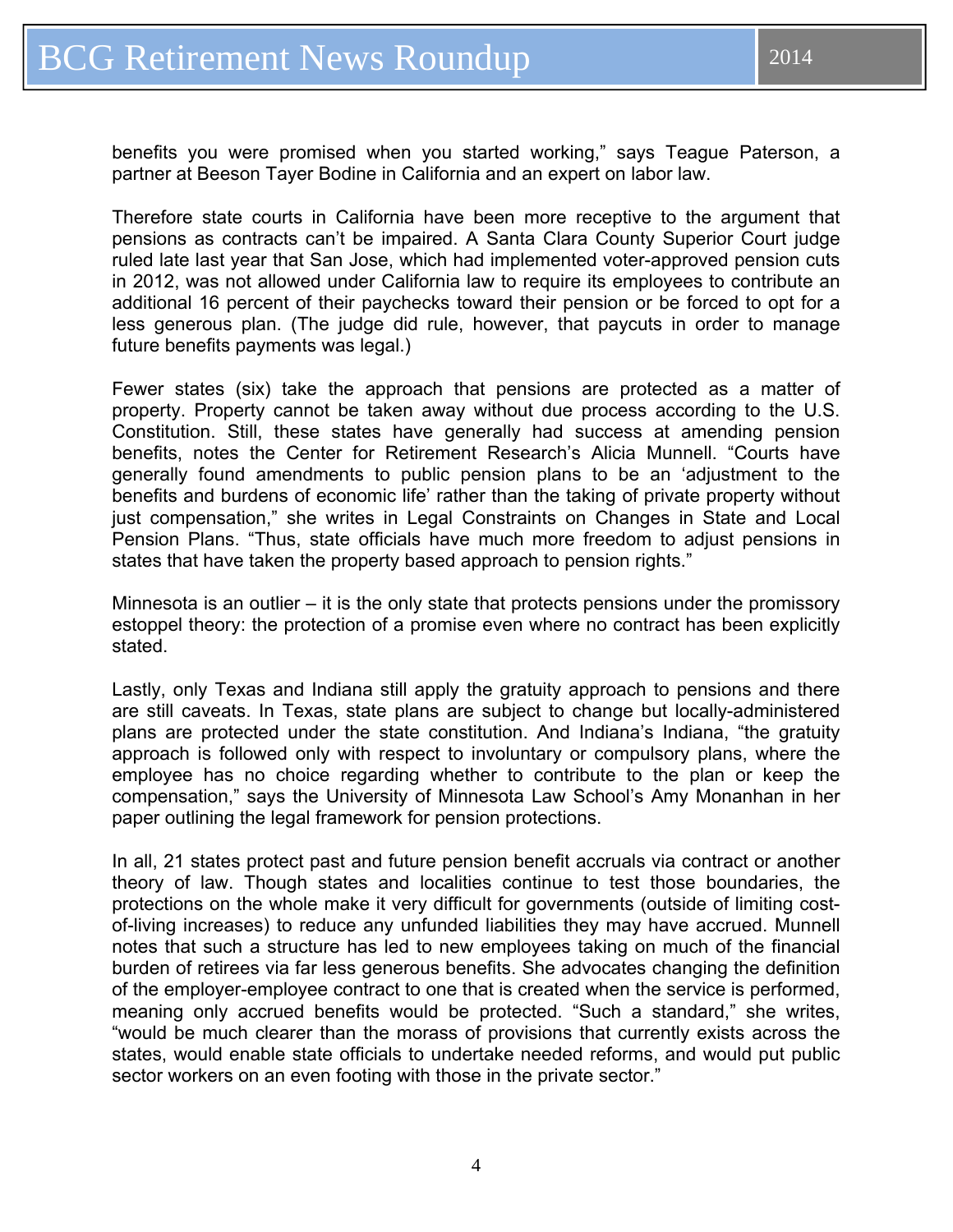<span id="page-4-0"></span>The following map shows legal protections for public employee pensions in each state. Protections for past and future benefits vary from state to state; **[click here](https://www.google.com/fusiontables/embedviz?q=select+col3%3E%3E1+from+1y0iwrJDGKmECjeTbbOWc-X4ns7hGMyYud-VWzYw&viz=MAP&h=false&lat=38.06539235133249&lng=-95.9765625&z=4&l=col3%3E%3E1&y=2&tmplt=2&hml=KML)** for state details.

**© 2014 All rights reserved. e.Republic by Liz Farmer | January 28, 2014** 

## Moodys: State pension burdens may have peaked

WASHINGTON - More than a quarter of U.S. states had public pension liabilities that were greater than their total revenues in fiscal 2012, Moody's Investors Service said in a report on Thursday that also indicated the struggle to pay for public employee retirement had peaked.

Altogether, the median ratio of states' adjusted net pension liabilities to their revenues grew to 63.9 percent in fiscal 2012 from 45.1 percent in fiscal 2011, according to Moody's.

But fiscal 2012 ended for most states on June 30, 2012, and since then, a run-up in financial markets has helped shrink public pension shortfalls. Investment returns provide the lion's share of the retirement systems' revenue, and in 2013, pensions' holdings reached record amounts.

That could make fiscal 2012 the high-water mark for pension problems that have rocked state governments over the last decade and led to a wave of pension reforms recently, according to Moody's..

Pension liabilities "for 2012 may reflect a cyclical peak as a result of subsequent strong market returns and a rising interest rate trend," the rating agency said.

Still, improvements in fiscal 2013 may not be enough to wipe out the biggest unfunded liabilities.

Illinois had the worst funded pension in fiscal 2012, with its burden equal to 318 percent of the state's entire revenue.

Strong equities and rising interest rates likely brought that liability down by 9 percent, Moody's estimated, but that still left the state with a \$173 billion pension bill in fiscal 2013.

After Illinois, Connecticut had the biggest pension problem in fiscal 2012, with its liability equal to 243.4 percent of state revenues, followed by Kentucky at 211.3 percent, according to Moody's.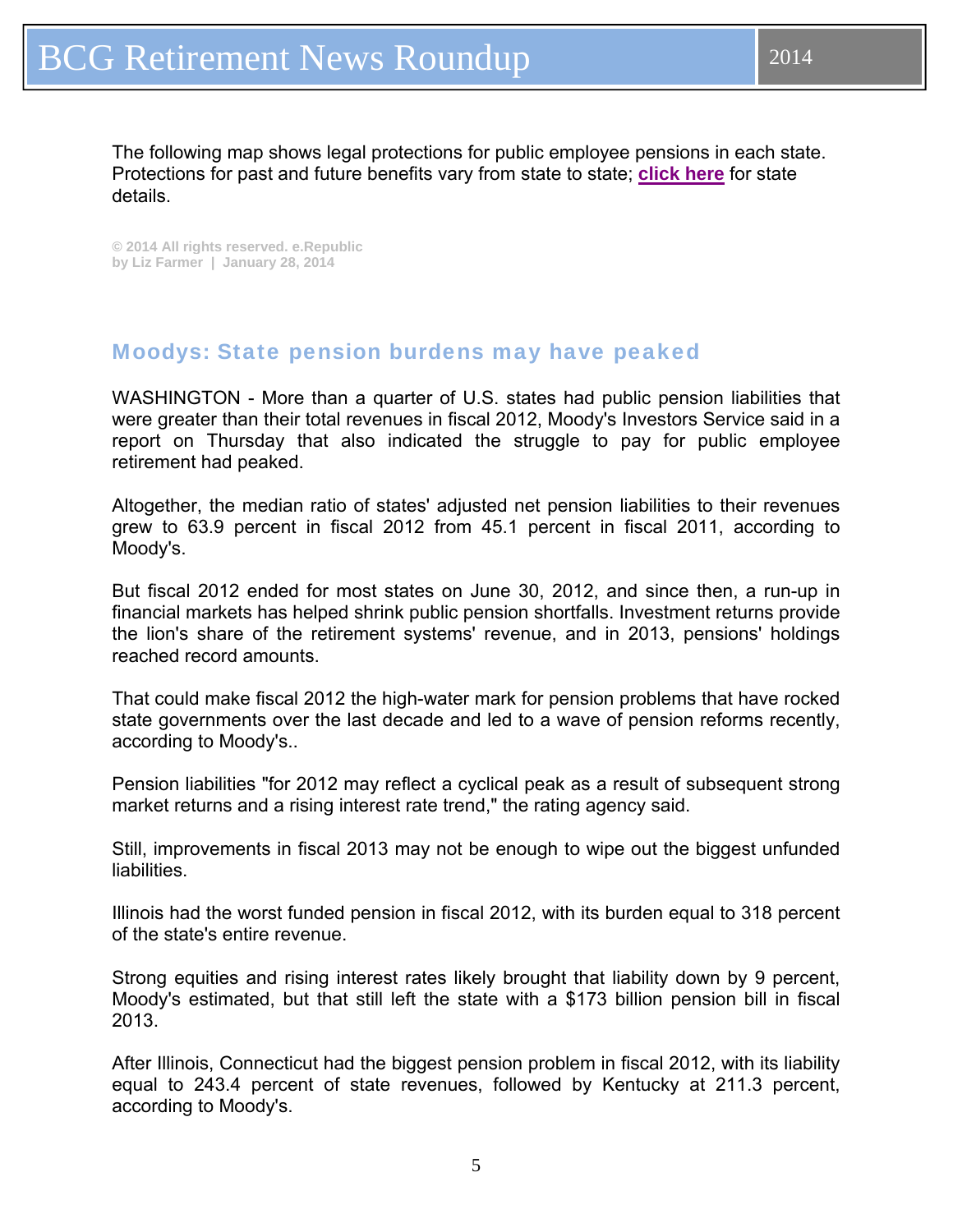<span id="page-5-0"></span>Hawaii, Louisiana and Maryland had pension liabilities that were more than 150 percent of revenues.

Massachusetts, Maine, Texas, Kansas, New Jersey, Colorado, Pennsylvania and West Virginia rounded out the list of 14 states where pension liabilities were more than 100 percent of total government revenues.

**Copyright Reuters/January 30, 2014, 3:13 PM** 

## Arizona high court bars cuts to public pensions

PHOENIX -- The Arizona Supreme Court ruled Thursday that the Legislature can't cut cost-of-living increases promised to judges and state elected officials.

The court unanimously upheld a Superior Court judge's ruling in favor of retired judges who challenged the Legislature's 2011 decision to cut benefits increases for retirees in the state plan for judges and other elected officials.

The Legislature cut the cost-of-living increases after the judges' retirement system lost money in the Great Recession after gradually becoming underfunded in previous years.

Denying an appeal by state officials, the high court agreed the increases are part of a promised retirement benefit and are protected by the pension clause of the Arizona Constitution. That clause bars "diminishing or impairing" public retirement benefits.

Lawyers for the retired judges had argued that the clause protected both their retirement benefits and the increases to those benefits, while lawyers for the state argued that the protection only applied to benefits with increases calculated by current methods.

Arizona is not alone in grappling with the problem of underfunded public pensions. A proposed ballot initiative in California would allow cities to renegotiate public workers' future pension and retirement benefits. Oregon's Legislature passed a law similar to what Arizona passed in 2011 that cuts future cost-of-living adjustments.

As in other states, the Arizona dispute touches on contract law because a promised pension is a contract.

However, like the trial judge, the Supreme Court declined to base its ruling on constitutional protections for contracts and chose instead to base its ruling on the constitutional provision dealing specifically with public pensions.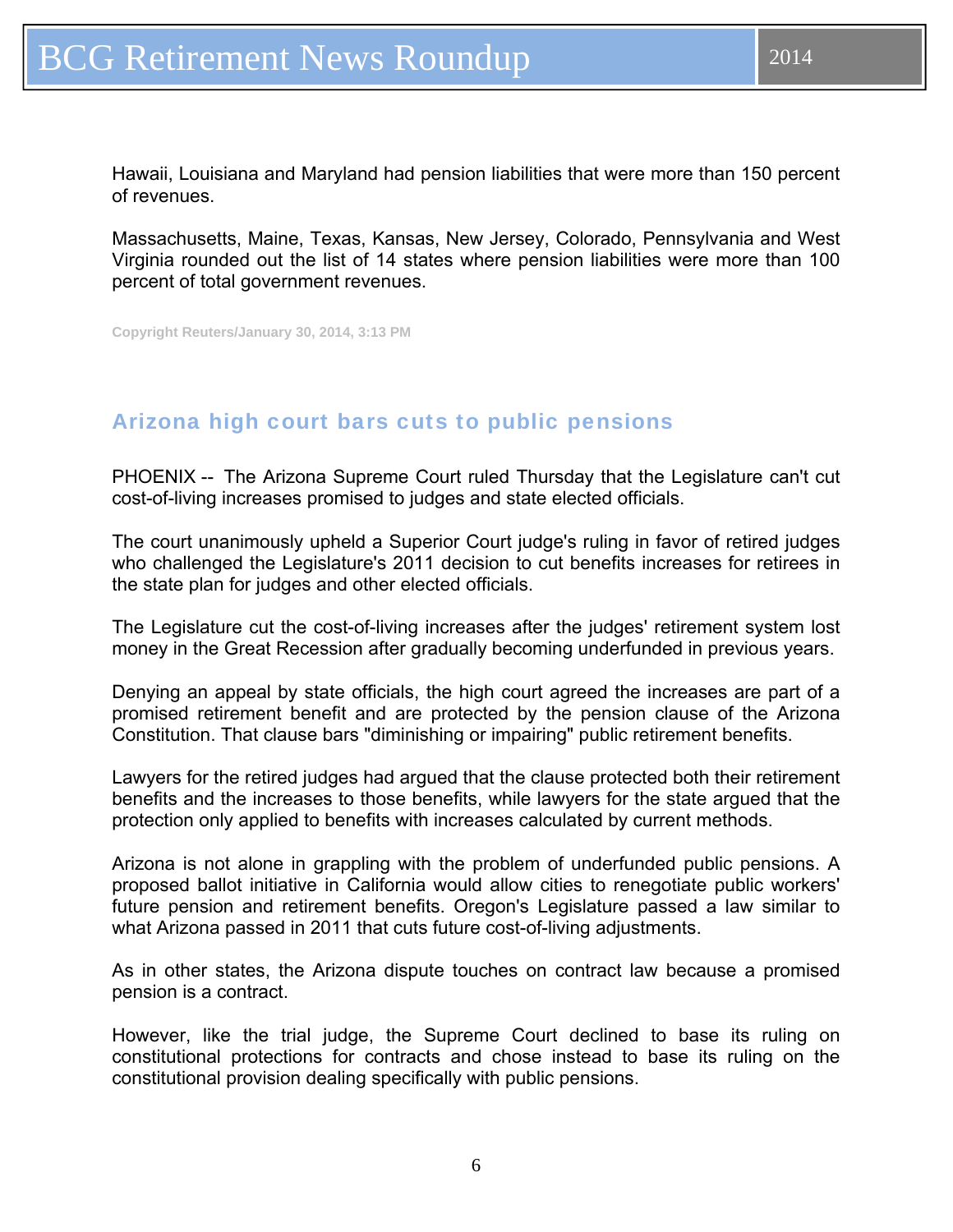<span id="page-6-0"></span>The Arizona justices acknowledged that they have personal stakes in the outcome of the case because they will be eligible for benefit increases upon their retirements.

However, the ruling written by Justice Robert Brutinel said the justices handled the case because none of the parties asked the justices to recuse themselves and because no other judges were available to decide it.

Stepping aside would mean the issue wouldn't be decided, "and we must decide the matter," Brutinel wrote.

The retirement plan for judges and elected officials — called the Elected Officials Retirement Plan, or EORP — was closed to new members last year by the Legislature because it was so badly underfunded.

Three other state retirement plans are in better shape but are also underfunded.

**By BOB CRISTIE and PAUL DAVENPORT The Associated Press Published: Thursday, Feb. 20, 2014 - 2:06 am** 

# Maryland Treasurer Opposes Governor's \$100M Cut in Pension Funding

Maryland State Treasurer Nancy Kopp (D) has told lawmakers she opposed Gov. Martin O'Malley's (D) proposed \$100 million cut in the pension contribution, and said it would undermine trust by the state's bond rating agencies.

"I think this is a very difficult thing to defend with the rating agencies," Kopp told the House Appropriations Subcommittee on Public Safety and Administration.

Kopp was testifying as chairman of the State Retirement and Pension System Board of Trustees. As treasurer, she is also the top state official that handles Maryland's bond issues and deals with the three New York firms that rate them.

In 2011, the legislature and governor made major reforms in pensions for state employees and teachers that included higher contributions and lower benefits. At that time, the state promised in law to set aside \$300 million from those savings to beef up Maryland's chronically underfunded pension fund.

O'Malley has proposed permanently reducing that to \$200 million, but the legislature must agree to change the law.

"We set out a plan, and we were going to stick with that plan," said Kopp, who served on the special commission that had recommended the changes.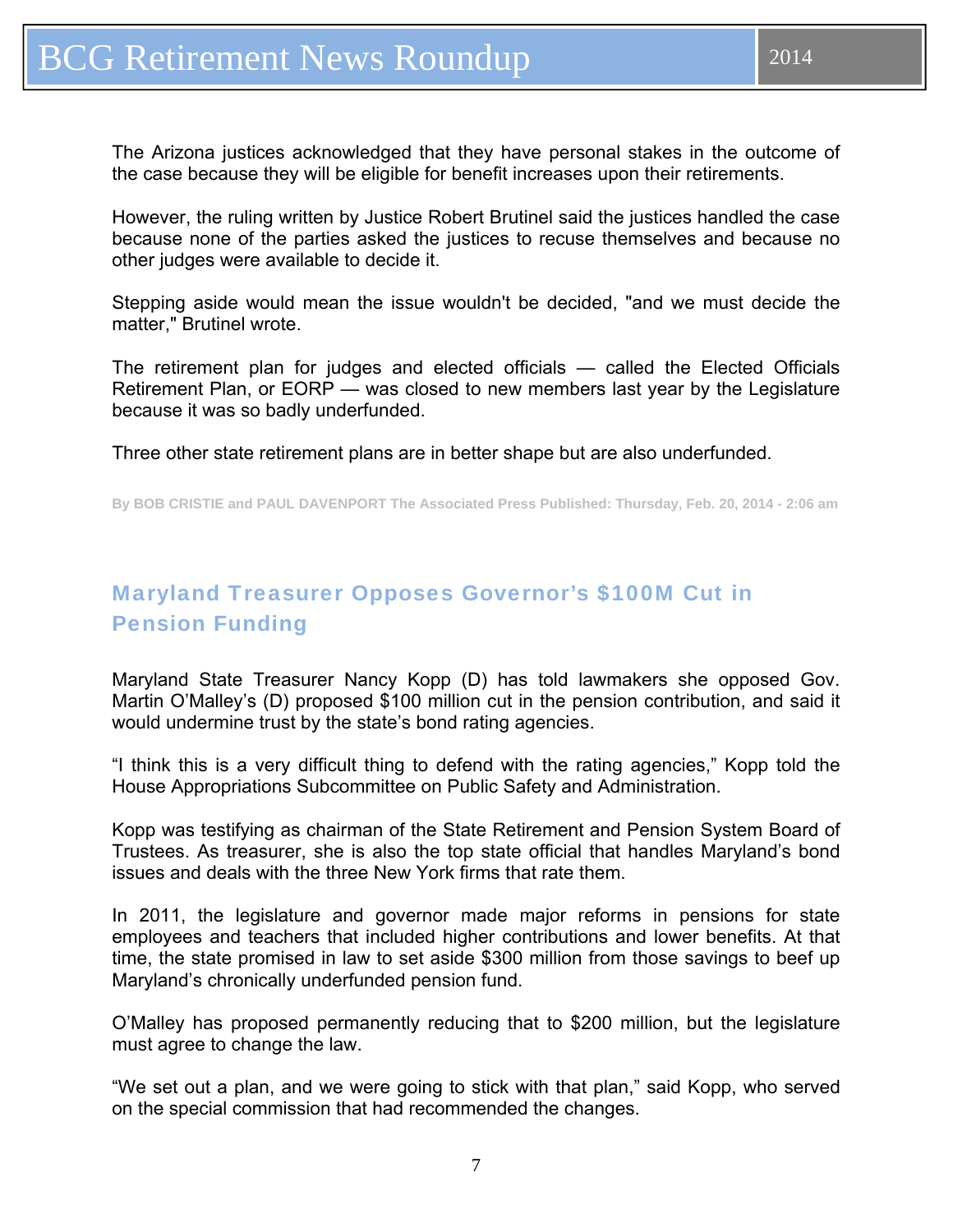Unions for state employees and public school teachers are opposing O'Malley's proposal.

'A Question of Trust'

 "It's a question of trust, in all candor. . . . We trusted \$300 million, and now we're told to trust \$200 million," Kopp said.

"Making such reforms and remaining faithful to them is of great importance to the rating agencies," Dean Kenderdine, executive director of the retirement agency, told the committee in written testimony emphasizing Kopp's position. "It is fair to expect that any further reneging on the state's reform plan will be dimly viewed."

Maryland has been able to maintain its triple-A bond rating for five decades, but the rating agencies persistently point out that its pension system is currently covered for only 65 percent of promised benefits, a lower figure than the handful of other states with triple-A ratings. One rating agency, in fact, uses a different expected rate of investment return to calculate liabilities and says Maryland has even higher pension liabilities than reported.

The State Retirement Agency assures retirees there's plenty of money to cover current pension payments to 138,000 retirees, who were paid almost \$3 billion in fiscal 2013.

Unfunded liabilities means the amount of money the state would owe all the plan participants — an additional 192,000 active participants — if the state went bankrupt.

Pension Fund Under-Performance

An essential component of the pension fund is the return on its \$40 billion investment portfolio, which contributes more money than either the state or its employees to the pension fund.

At the same hearing Thursday on the budget for the retirement agency, legislative analyst Michael Rubinstein asked the agency to defend its poor performance compared to other states.

"The system's investments returned 10.6 percent in fiscal 2013, which exceeded both the actuarial funding target and its own plan benchmark," said Rubinstein's report. "However, the fund performed poorly in comparison to other large public pension plans."

"The fund's movement away from public equity at a time when it is performing well continues to place it at a disadvantage relative to the performance of its peers, whose allocations to public equity tend to be greater," Rubinstein said.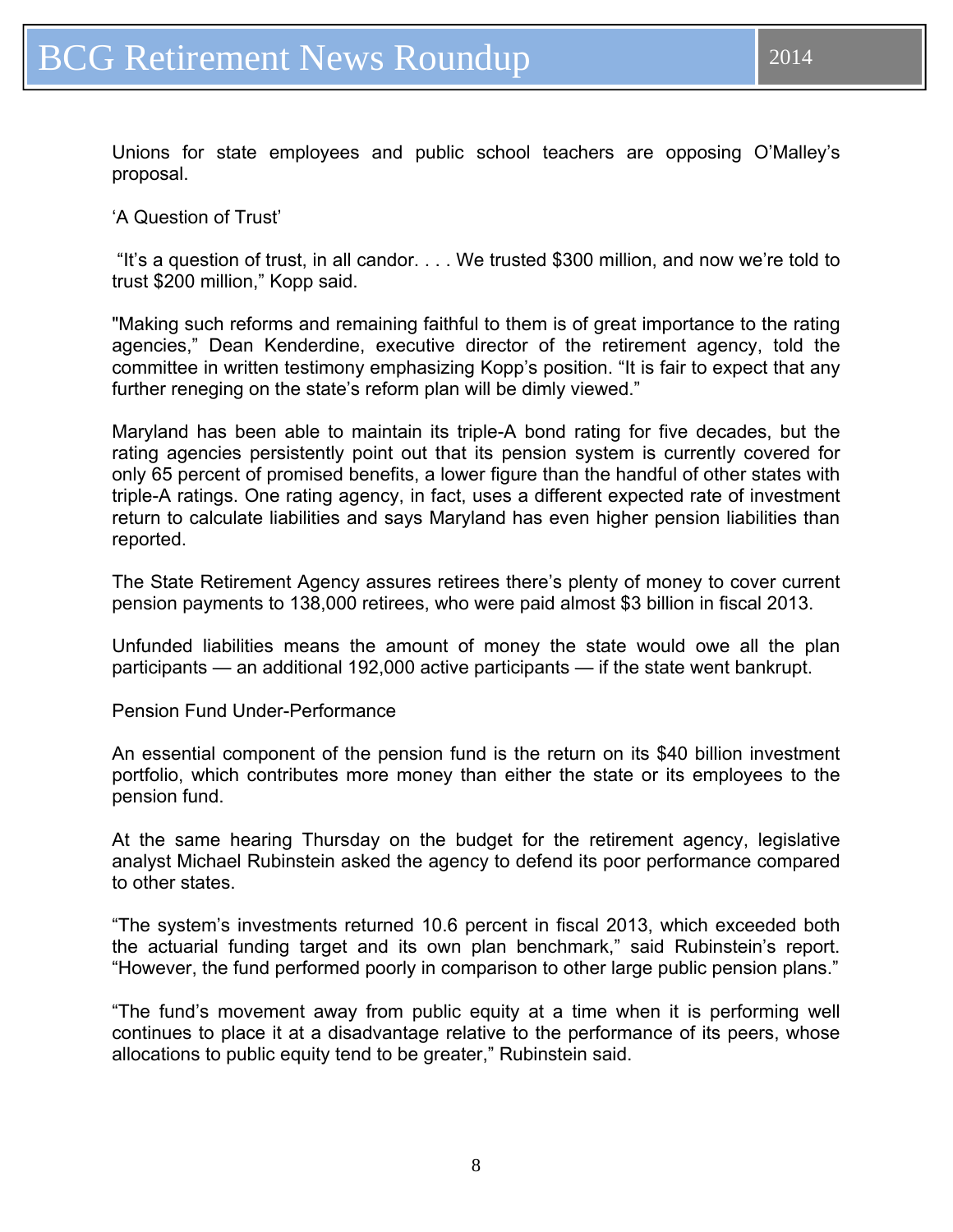<span id="page-8-0"></span>Diversity to Reduce Volatility

SRA Chief Investment Officer Melissa Moye defended the plan's diversification, saying it was designed to reduce volatility — the up and down swings in the stock market. The Maryland fund has a lower percentage of its investments in stocks than some other pension systems, and stocks have been performing well recently.

"During periods of very strong stock returns, the system's performance will likely lag more aggressive funds," Kenderdine's testimony said. "Conversely, the system would likely outperform those funds during time periods when public equity does not perform well."

Investment banker Jeff Hooke, a persistent critic of the system's investment strategy, told the legislators that the Maryland underperformance by 1.8 percent compared to funds comparable in size cost the system \$720 million in earnings last year, and \$3.5 billion over the last 10 years.

As he has in the past, Hooke again recommended that the system stop paying Wall Street managers \$275 million in fees for active management, hedge funds and private equity by using stock index funds.

"Pension fund trustees and staff are no doubt trying to beat the averages, but their tactics aren't working," Hooke said.

"We do index a lot in the portfolio," Moye responded, with 65 percent of U.S. stock holdings matching a broad portfolio of stocks. "Indexing is not a panacea. We're actually big believers in indexing, but we don't believe it is the only thing that should be done."

© Len Lazarick (Len@MarylandReporter.com) is the editor and publisher of MarylandReporter.com, where this article first appeared.

## For Public-Employee Pension Plans, Better Funding Policies Are Essential for Better Funding

WASHINGTON—The American Academy of Actuaries issued important new analysis of the factors that contribute to well-governed public-sector employee pension systems, and funding policy decisions that have led to the underfunding of many plans throughout the United States in recent years.

"The nature of public pension plans throughout the country — that they are unique to the jurisdictions that create them and the beneficiaries they serve — does not readily lend itself to having a national discussion on what works and what doesn't," said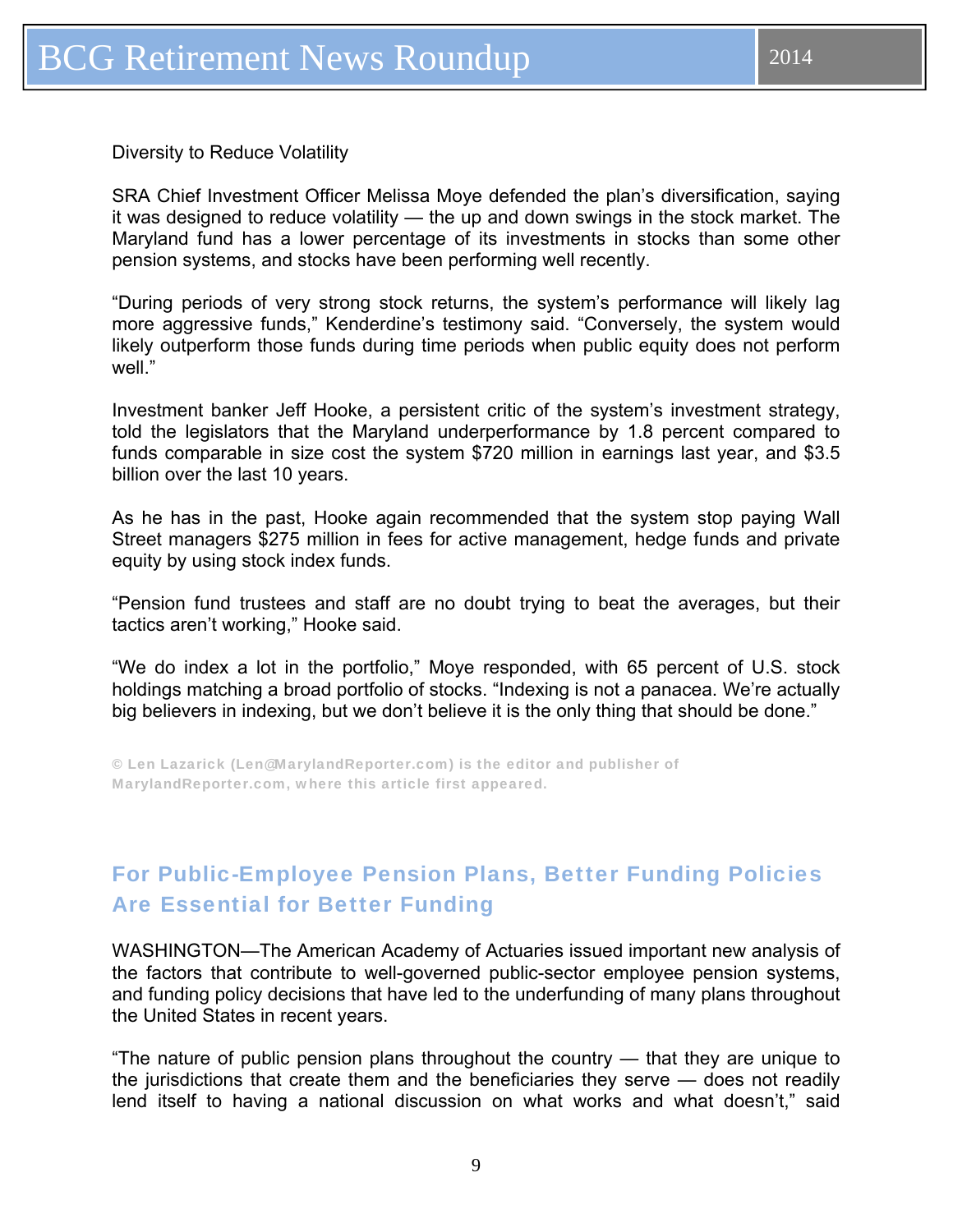Academy President Tom Terry. "Underfunding typically results when sponsors do not make contributions required by a plan's funding policy on a consistent basis, or when a funding policy is out of balance — that is, overly emphasizing one objective at the expense of others. The American Academy of Actuaries wants to advance the public debate ― among taxpayers, public employees, and plan sponsors — on this problem by describing the objectives and principles needed for a balanced, disciplined approach."

The Academy's issue brief, "Objectives and Principles for Funding Public Sector Pension Plans," recommends that funding policies for public pension plans:

- Recognize that several competing objectives need to be balanced: security for the promised benefits; making contributions stable and predictable; and ensuring that the costs borne by different generations of taxpayers and employees are handled equitably.
- Communicate how the objectives have been balanced and how the costs are expected to be met.
- Provide a procedure that determines amounts to be contributed at specific points in time — and an enforcement mechanism up to a "legally enforceable contribution demand of plan members to prefund the benefits on an actuarially determined basis."
- Target the accumulation of sufficient assets for an employee by retirement and establish a plan to make up for any variation in actual assets within a reasonable period.
- Identify any risks that could make it difficult to achieve the objectives.
- Provide for clear disclosure of the effectiveness of contribution policies over time.
- Ensure that funding results are monitored and adjustments made as needed.

**© This issue brief was developed by the Academy Pension Practice Council's Public Plans Subcommittee. Date: February 19, 2014**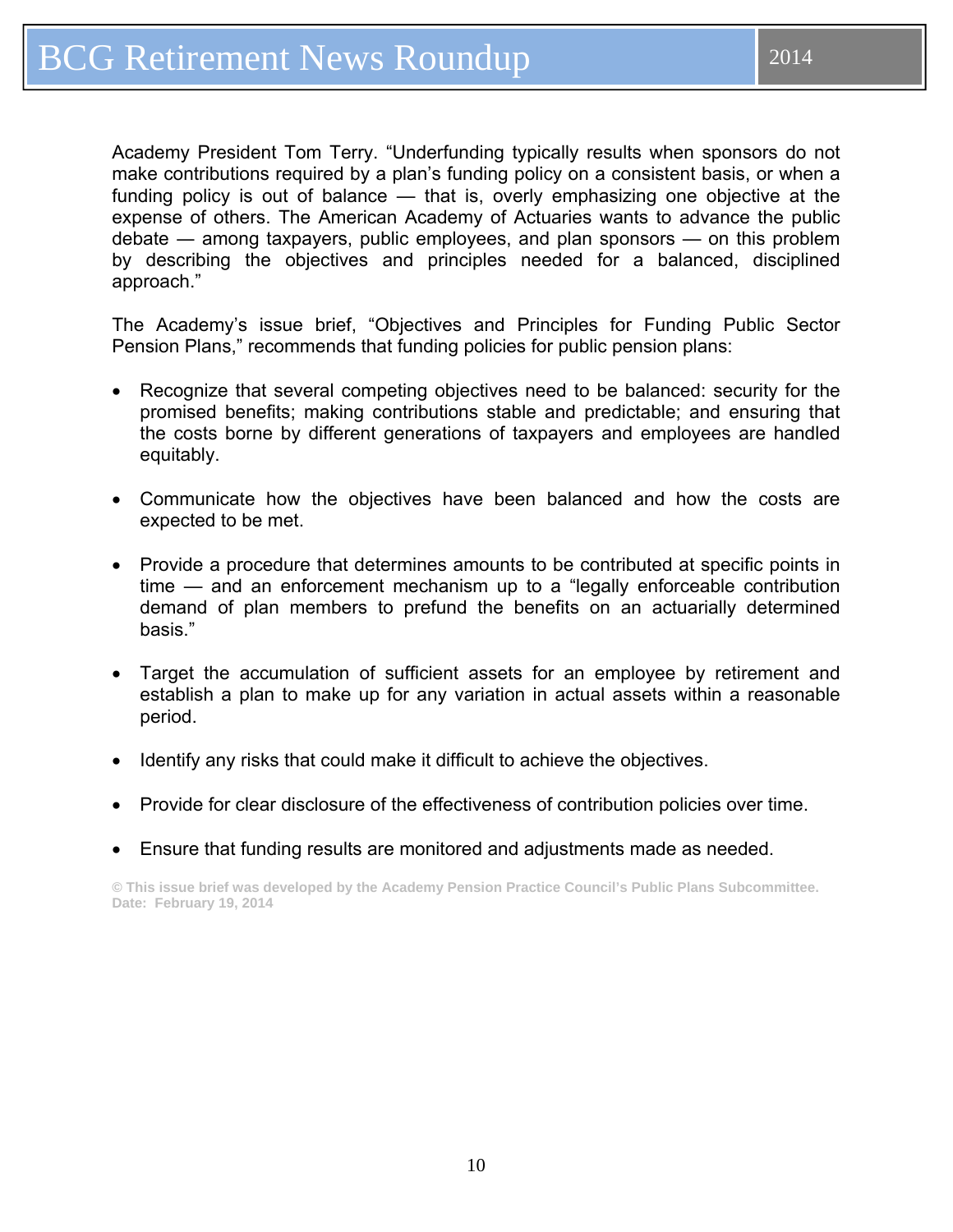# Private Sector

## <span id="page-10-0"></span>Summary Plan Descriptions Used as Plan Documents Pose Risk

More than half of medium-size and large employers use their health benefits summary plan descriptions as their plan documents, which raises compliance concerns because summary plan descriptions should not be used this way, according to a survey report by HighRoads, a benefits plan management and health-care compliance company.

The Employee Retirement Income Security Act requires that summary plan descriptions be understandable to the average plan participant. But plan documents often are highly technical and difficult for those unfamiliar with benefits law to understand.

ERISA "stipulates that there should be two separate documents, a plan document and an SPD," Kim A. Buckey, principal, compliance communications services for HighRoads, told Bloomberg BNA in a Jan. 23 e-mail.

In the Fifth Annual Compliance Trends Survey Report, which was released Jan. 22, 56 percent of respondents said that they use two separate documents. However, the respondents might have been confusing the concept of a summary plan description with the concept of a wrap plan document, the report said.

A wrap plan document incorporates, or wraps around, one or more summary plan descriptions, HighRoads said. Sixty-seven percent of respondents said they had a wrap plan document.

The 2013 HighRoads survey was the first time that respondents were asked if they used their summary plan descriptions as plan documents, Buckey said.

#### Compliance Issues

"While ERISA does not spell out much in the way of requirements for plan-document content or format, it is very prescriptive with respect to SPDs, detailing what content should be included and specifically stating that the SPD be written so as to be understood by the average plan participant and not containing jargon. Since plan documents tend to be very legal documents, that would seem to conflict with the notion of using an SPD as a plan document," Buckey said.

In some cases, courts have ruled that such plans are not in compliance because "a plan document cannot simultaneously describe itself and summarize itself in one document," she said.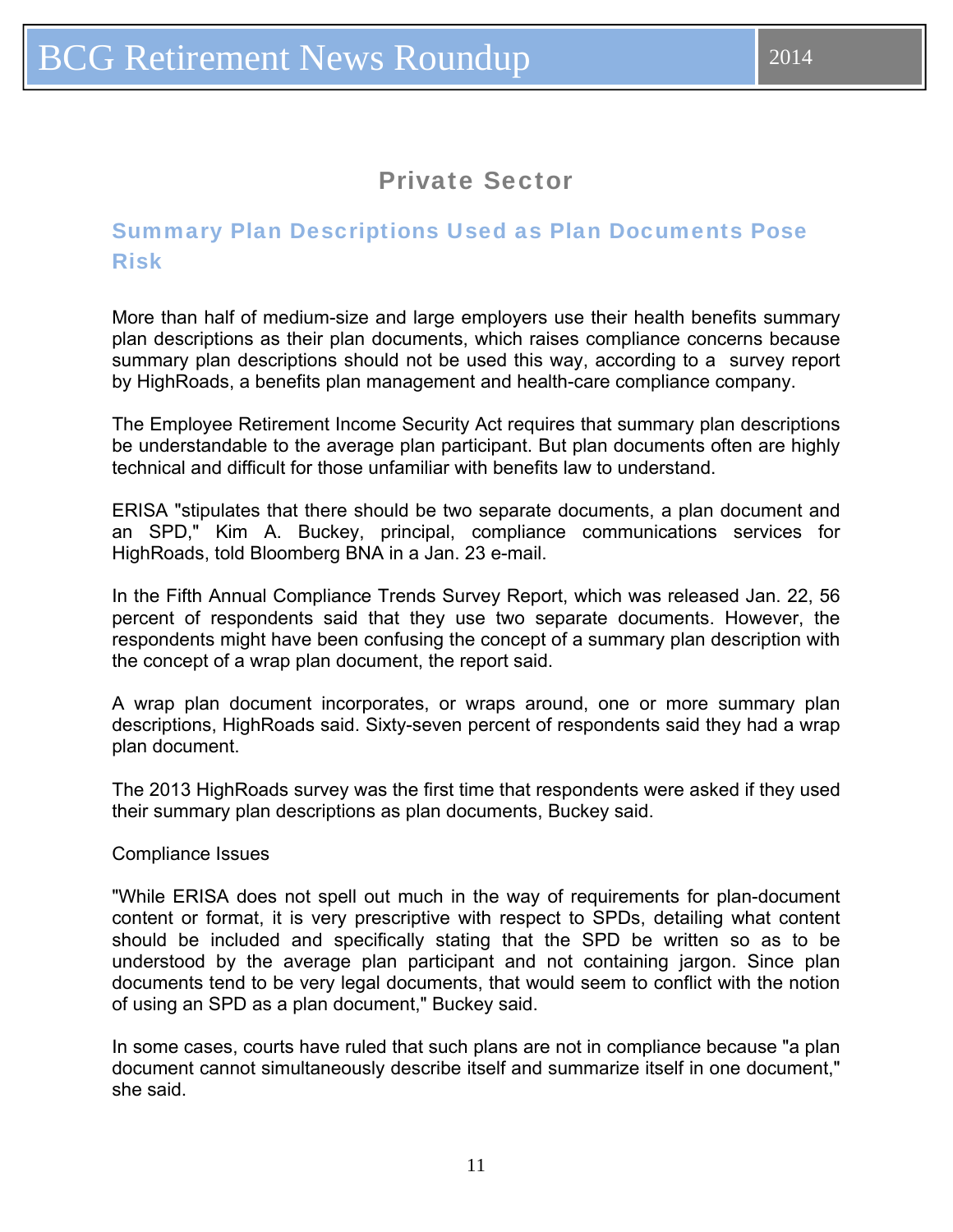Despite the risks associated with noncompliance, 66 percent of respondents said they have a formal compliance strategy and 69 percent said that they have teams devoted to governance, compliance, or to both, the report said. Nearly a third of employers said that they have neither a governance nor a compliance team, it said.

About half of the companies with a combined compliance and governance function or with one function or the other used their summary plan descriptions as plan documents, Buckey said.

"Fifty-six percent of those with both compliance and governance functions used their SPDs as plan docs or vice versa, as did 57 percent of those with only a compliance function and 50 percent of those with only a governance function," Buckey said.

#### Writing Teams

The number of employers with plan-document writing teams that consist of at least six people increased to 27 percent in 2013 from 19 percent in 2012, and the number of employers with two- to five-person writing teams dropped to 55 percent in 2013 from 71 percent in 2012, Buckey said.

In 18 percent of companies, the summary plan document writing team consists of one person who is "likely highly overworked," the report said.

Twelve percent of the employers surveyed in 2013 said that writing or updating their documents was their biggest challenge, up from 6 percent in 2012, but about the same as in HighRoads' 2011 survey, when 13 percent cited writing or updating of documents as the biggest challenge, Buckey said.

#### Updating Declines

Fewer employers planned to update their summary plan descriptions in 2013 than in 2012, the report said.

Sixteen percent of employers planned to rewrite their summary plan descriptions in 2013 for readability, compared with 33 percent in 2012, and 67 percent of employers planned content updates in 2013, compared with 87 percent in 2012, the report said.

Twenty-six percent of employers said that they annually updated and distributed summary plan descriptions to their active employees, the report said.

Sixty-seven percent of employers said they preferred informing participants about plan changes through summaries of material modifications, and 46 percent of employers preferred notifying participants about plan changes through annual enrollment material, the report said.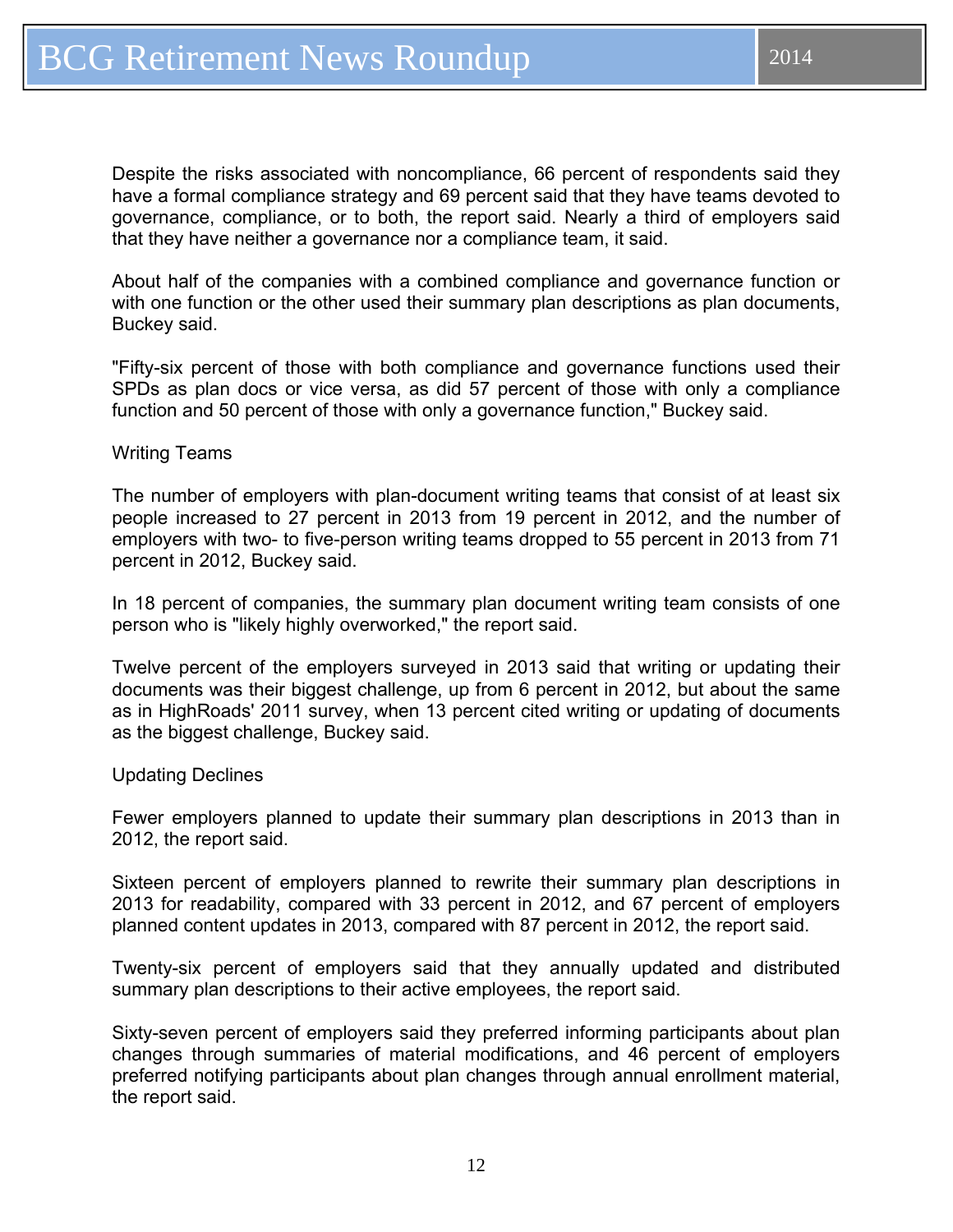<span id="page-12-0"></span>The report also found that 45 percent of employers are using or planning to use social media to communicate with employees and retirees.

The analysis is based on data from a range of industries that represent about 5 million plan participants, the report said.

Copyright © 2014 The Bureau of National Affairs, Inc. All Rights Reserved. Monday, February 10, 2014

## The 401(k) cash-out: A brewing retirement savings crisis?

When you change jobs, do you take the money and run? A large and growing number of young and low-income workers do just that with their 401(k)s, and it's damaging their chances of building adequate retirement savings down the road.

Data released today by Fidelity Investments shows that 35 percent of all participants in plans it administers cashed out their 401(k) balances when leaving their jobs last year, and the trend was even worse for young and lower-income workers. Four out of 10 workers (41 percent) age 20 to 39 cashed out, and 51 percent of workers who left jobs grossing under \$30,000 cashed out.

Fidelity has been tracking cash-out data only since 2009, but a study of the overall retirement market released last year shows an accelerating trend. HelloWallet, a firm that provides software-based financial guidance tools for employers and employees, analyzed Federal Reserve data and found that \$60 billion was cashed out from workplace plans in 2010, up from \$36 billion in 2004.

"The overall trend is a large and systematic increase in the rate of money coming out of 401(k) accounts for non-retirement spending," says Matt Fellowes, HelloWallet's chief executive officer. The firm's study found that 401(k) breaches were most likely to occur in low-income households living on the financial edge - that is, those that had no liquid emergency savings, sometimes missed bill payments, lacked health insurance or carried credit card balances.

The 401(k) business continues to be a tale of two cities.

Fidelity, the plan administrator with the country's largest base of participants, noted strong growth in its account holders' 401(k) balances. That was largely the result of the stock market's surge last year. The average balance at the end of the fourth quarter was a record high of \$89,300, up 15.5 percent from a year earlier. For pre-retirees age 55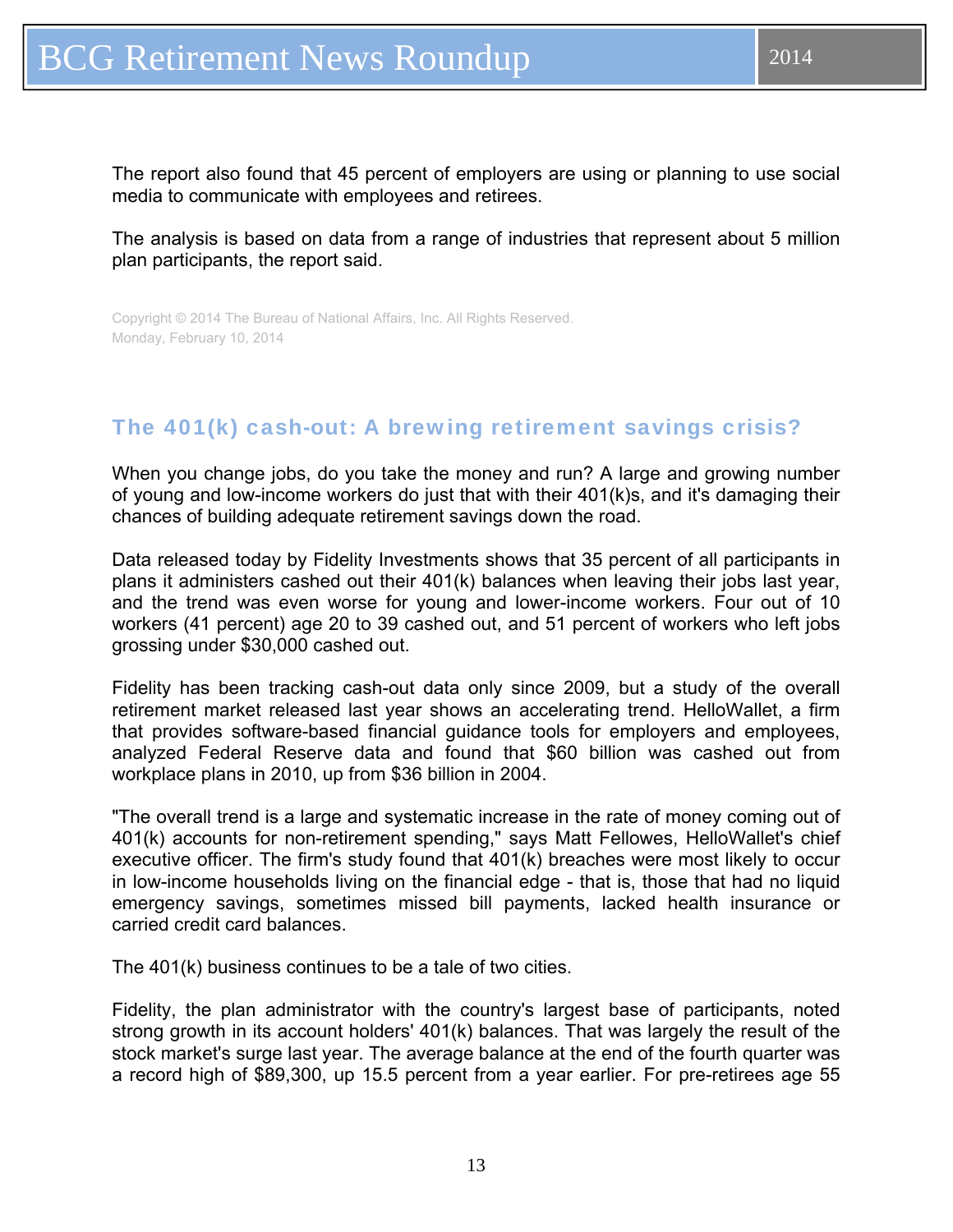But the cash-out data underscores how economic stress is preventing a major segment of American workers from saving - even when they have access to a retirement plan at work. (Just 58 percent of full-time workers ages 25 to 64 were offered some form of pension at work in 2010, according to the Center for Retirement Research at Boston College.)

Cashing out - compared with leaving savings in a former employer's plan or rolling over to an IRA - comes with major downsides. Cash-outs before age 59 1/2 are subject to a 10 percent penalty in most cases. (One exception: The 10 percent penalty isn't applied to savers at least 55 years old who retire, quit or are laid off under the 72(t) section of the IRS code.)

Withdrawn sums also are taxed as ordinary income. Together, penalties and taxes can eat up a substantial portion of the withdrawn funds. Fidelity provides this example: A 36 year-old saver cashes out a \$16,000 nest egg. Assuming 20 percent federal and state tax withholding rates, \$3,200 would be withheld by the employer, and she would be hit with an additional \$1,600 in penalties - reducing her net withdrawal to \$11,200.

Even more important, she will miss out on the compound growth that would have accrued by leaving the money in a 401(k) or IRA for the long haul. At age 67, the nest egg would be worth \$87,500 in today's dollars, Fidelity calculations show, assuming a 4.7 percent annual real return and no additional contributions. (The growth calculation doesn't include fees or taxes that would be paid on withdrawal.)

Cash-out rates have been rising because of economic stress facing retirement savers. "The population we really see cashing out at higher rates are younger and lower-income participants," says Jeanne Thompson, a Fidelity vice president. "They're paying off debt, especially student loans, or they want to buy a car or first home. It looks like a source of quick cash to them."

A second HelloWallet study last year identified debt pressures as a special worry among 401(k) savers. Debt loads increased 9 percent from 1992 to 2010. Among nearretirement households (age 50-65), debt soared 69 percent over that time period.

#### WEIGHING THE OPTIONS

Problems with pension "leakage" have prompted some policymakers to call for tighter rules aimed at preventing early withdrawals. But some experts worry that might dampen contributions by workers worried about gaining access to their money in a tight spot.

Ramped-up education efforts by plan sponsors might help. Most employers send out termination kits to departing workers that lay out options, including leaving savings in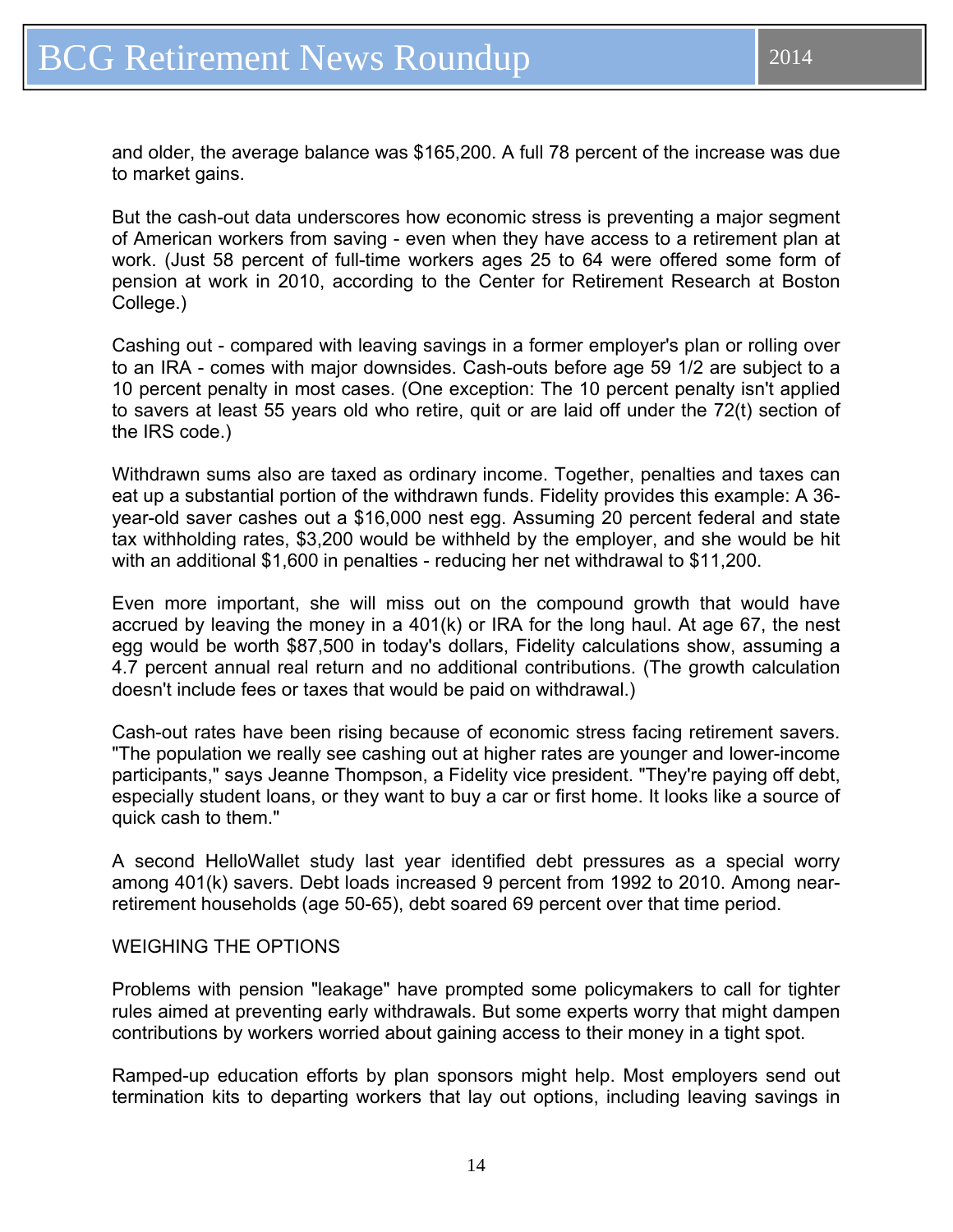<span id="page-14-0"></span>the company plan or rolling over to a new employer's plan or an independent IRA. "Sponsors can elect to have one of our reps call to walk through the options, although not all of them do," says Thompson.

But the short-term nature of 401(k) accounts for some workers raises questions about how these savings are invested. Twenty-five percent of all 401(k) accounts are terminated after just three years, and 50 percent are gone after seven years, according to Federal Reserve data. Some have been rolled over, but many have been cashed out.

With such a short tenure, most assets in these accounts are accumulated through savings deferrals by workers and employer matches - not market returns. Yet the lion's share of young workers are auto-enrolled and invested by default in "target date" funds with a heavy weighting toward risky equities.

Does that point to the need to rethink how workplace plans are structured for some workers, who are less likely to stick with their investments for the long term - perhaps defaulting them into more conservative, guaranteed-return mutual funds?

"That's a very provocative point," says Fellowes.

**© By Mark Miller CHICAGO Thu Feb 13, 2014 12:32pm EST** 

## MLB teams can elect to cut pensions

PORT ST. LUCIE, Fla. -- Major League Baseball owners, despite earning more than \$8 billion in revenue in 2013, voted in January to allow individual teams to slash or eliminate pension-plan offerings to their non-uniformed personnel.

The vote, tabled a year earlier when the intention became public, quietly took place Jan. 16 at the quarterly owners meetings in Paradise Valley, Ariz., the same gathering at which instant-replay expansion unanimously was approved.

The retirement plans of any baseball employee not wearing a big league uniform may be affected by the decision, including secretaries, scouts, front-office executives, and minor league staff.

Some of those personnel, particularly at the minor league level and in amateur scouting, make less than \$40,000 a year and rely on pensions in retirement.

Rob Manfred, MLB's chief operating officer, noted no team has yet acted to reduce employee pension benefits.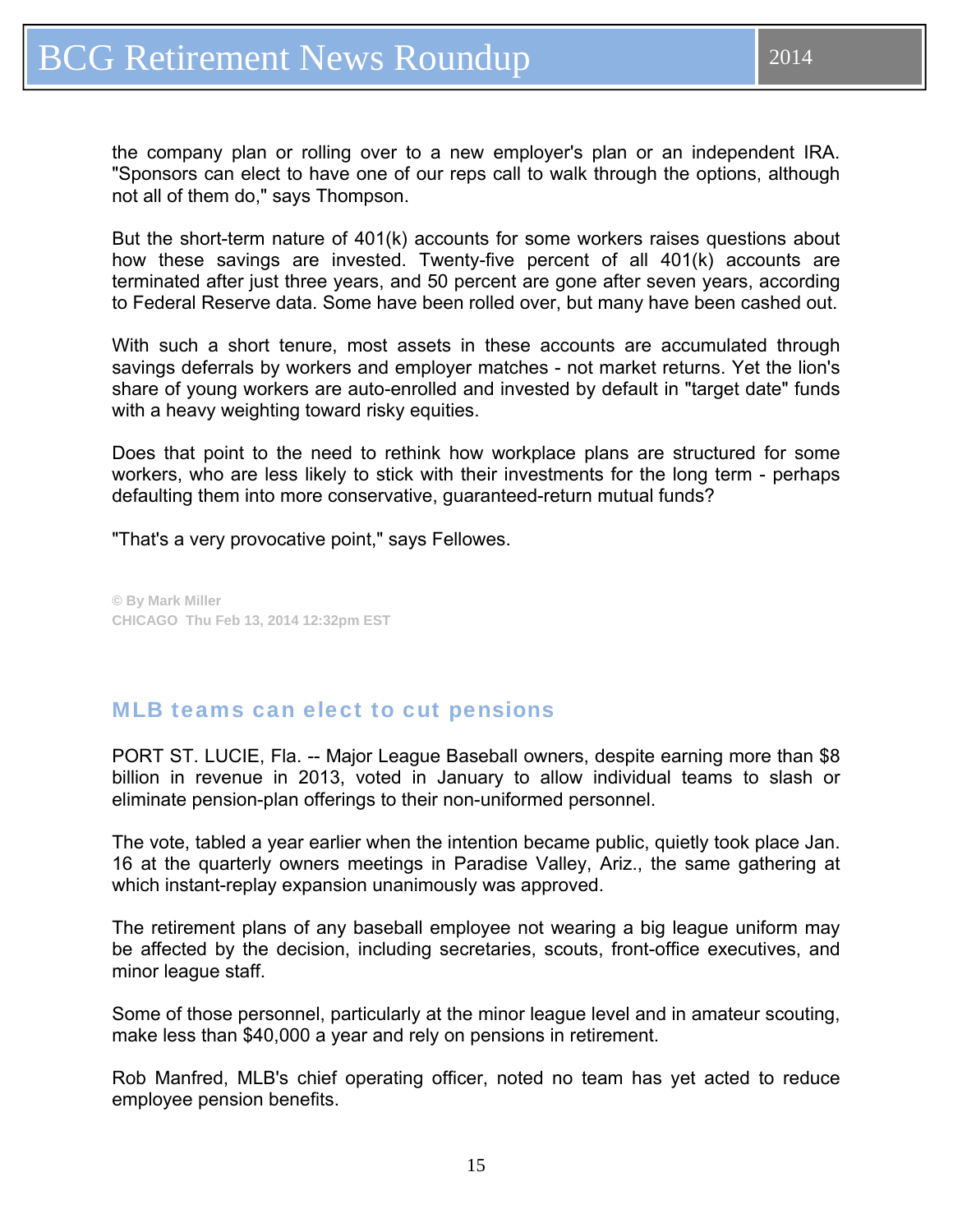"The change in the rule does not require a club to change anything," Manfred said. "All 30 clubs are free to leave their plans exactly where they are and, in fact, no club has made a change. This change gives the clubs the ability to put together what they feel is a competitive pension program in their particular market."

Manfred also vehemently objected to any characterization that the owners are going after baseball's employees while owners and players continue to reap huge sums.

"Large corporations all over America make adjustments in their pension plans," Manfred said. "That's like saying because the top line is billions of dollars, they shouldn't be making changes to their pension plans.

"The fact of the matter is that the structure of one's pension, and the appeal of that pension to employees, varies greatly depending upon the makeup of your workforce. We have traditionally had defined-benefit pension plans in baseball, but a lot of young people would rather have a defined-contribution plan [401(k)].

"So I just don't think it's so simple as to boil it down to there's a bunch of money and they're taking away people's benefits. First of all, I'm going to say again: Nobody has changed any benefits. And it remains to be seen whether or not that's going to happen. And, point two, I think that the motivation to make a change in the pension area in general is driven by the desire to be competitive in their markets and provide the kind of benefits that people want in today's economy."

The owners technically voted to repeal the "compatibility rule." That rule mandated that each team provide a pension to employees through the Non-Uniformed Personnel Pension Plan, or provide something of equivalent quality.

Now, any individual team will be free to reduce the quality -- or eliminate the pension offering entirely.

Some benevolent owners are expected to keep the quality of the current pension offering intact, potentially including the Colorado Rockies. Others, like the Kansas City Royals, who are owned by former Wal-Mart CEO David Glass, would appear likely to greatly reduce or eliminate their employees' pension benefits, according to sources.

Manfred, however, disputed the suggestion that the vote means some clubs assuredly will reduce or eliminate their pension plans over time.

"Honestly, I'm not quite sure that is correct. I just don't know what's going to happen," Manfred said. "I really don't. This is a complicated area. Changing pensions isn't easy in general. And I think the clubs are going to be really careful about making any change, and particularly making a change that would affect their competitiveness."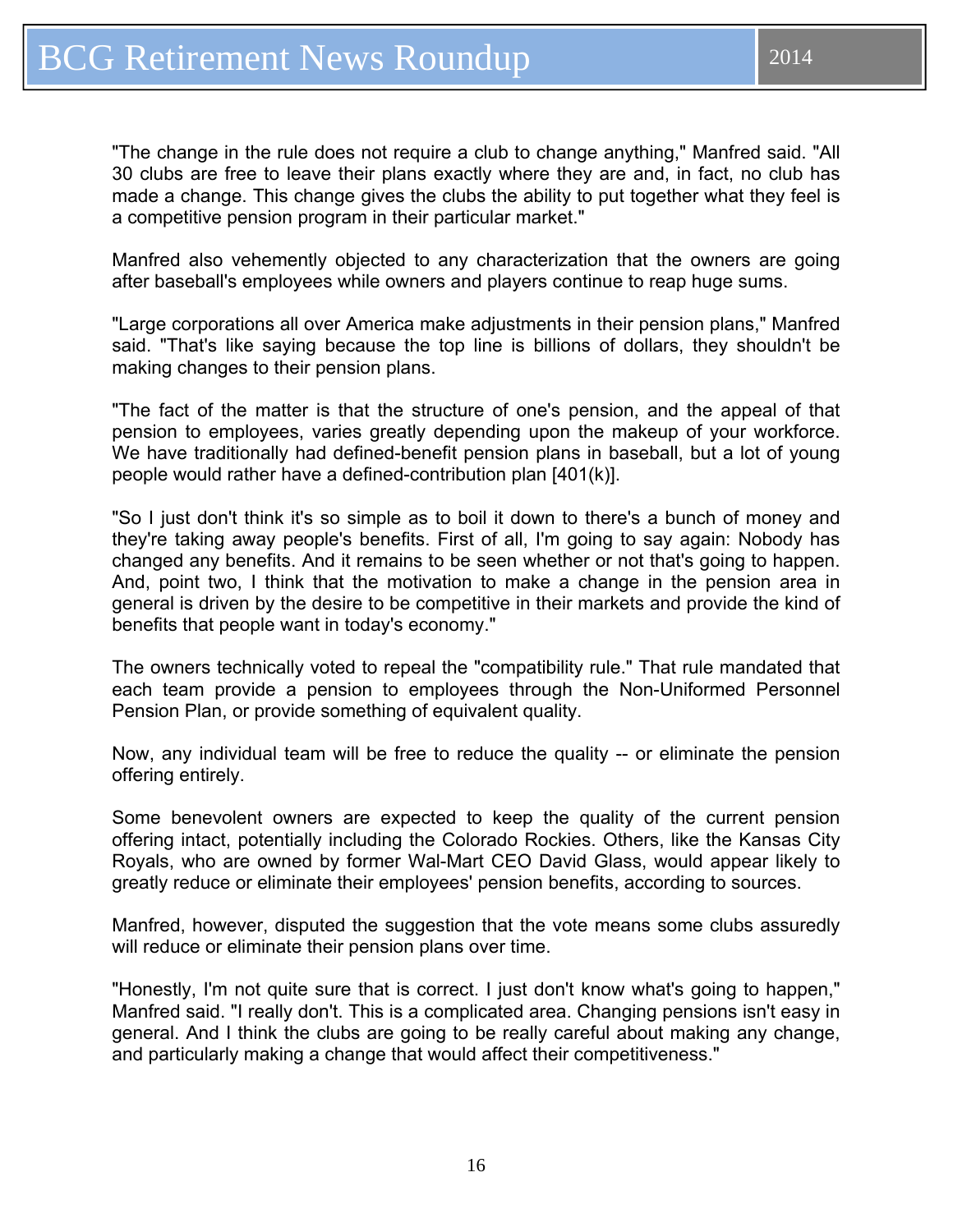A source told ESPNNewYork.com that Chicago White Sox owner Jerry Reinsdorf chastised owners for being petty with the lives of ordinary people during an earlier attempt to pass this plan.

Existing pension commitments should not be affected, so previously promised money will not disappear.

MLB players' pension benefits, and those of other uniformed big league personnel, are unaffected.

"Businesses all over the country are cutting pension programs," said Mark Conrad, director of the sports business specialization program at the Gabelli School of Business at Fordham University. "I think it's going to be a rarer sight to find even a major corporation having a classic pension. They seem to be replacing them more with 401(k)-type programs.

"In part what they will say -- and I'm not saying they're right -- is administrative costs tend to be higher [with pension plans]. It could be a situation where payments down the line could amount to lots of money, depending on how long retirees live."

Said Joel Maxcy, a labor economics expert at Temple University: "In general, corporations will look for any way to reduce labor costs if they can. And companyfunded pension plans, which are an expensive obligation, are a target. Since the '90s, old-style defined-benefit pensions -- paid by the employer -- have been more and more replaced with defined-contribution plans, including 401(k)s, paid by both employee and employer, and even by just the employee.

"Companies facing bankruptcy reorganization often take that opportunity to 'adjust' pension obligations. This includes some of the big and famous like GM and American Airlines recently. Of course, bankruptcy in no way applies to MLB, who have seen significant prosperity this decade.

"So, to sum up, pension reductions are sought particularly when firms face financial distress. However, the MLB owners' action, given their current financial situation, the quiet vote, and that the lowest-paid group is the one that loses out, seems especially malevolent."

**© 2013 ESPN Internet Ventures**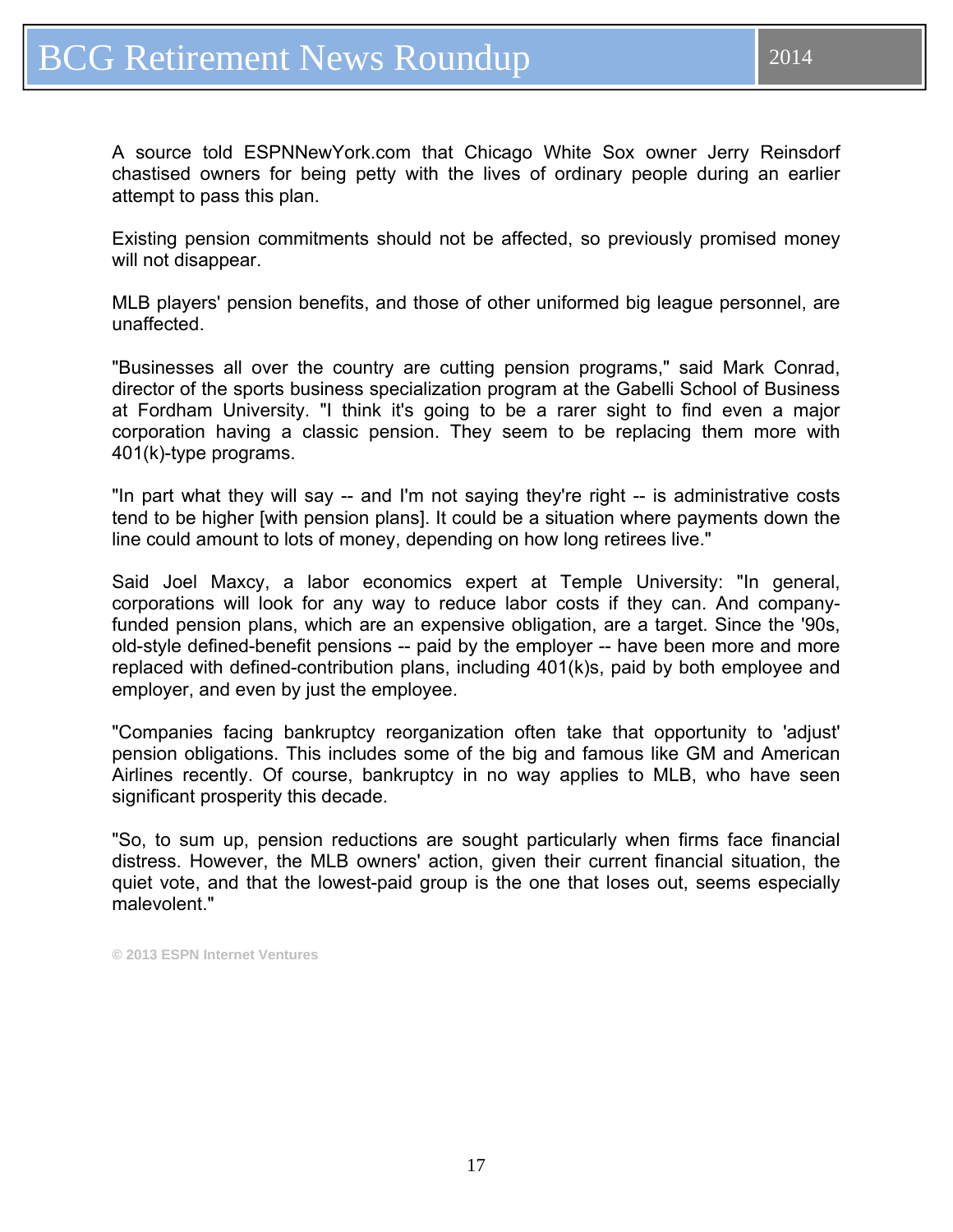### <span id="page-17-0"></span>Companies bracing for 1-2 retirement punch

Despite the growing drumbeat in Washington to stimulate more retirement savings, the prospect for real change is dim, and retirement plan sponsors are braced for more bad news from Congress and the White House.

The next delivery will come in early March, when President Barack Obama unveils a 2015 budget that is expected to propose curtailing the tax advantages of workplace retirement savings for higher-income earners, in a bid to direct more of the tax preference for retirement savings to getting more low- and middle-income people into the habit of saving.

Like his 2014 budget, Mr. Obama's 2015 version is likely to limit the value of all tax deductions, defined contribution exclusions and IRA deductions to 28% of income and include an overall cap on all retirement accounts, including pensions, that could bring in \$1 billion per year in new tax revenue.

Based on current tax brackets, the 28% limit would reduce the tax advantages of retirement savings for people earning more than \$183,000 or couples earning more than \$225,000. The overall cap for all tax-preferred retirement accounts would limit them to providing an annual retirement income of \$205,000, which would currently cap tax-preferred accounts at \$3.4 million, but could go lower as interest rates rise.

Going by the last two budgets, Mr. Obama could also repeat his call for \$25 billion more in federal revenue from corporate pension plan sponsors in the form of higher Pension Benefit Guaranty Corp. premiums.

The objective of these expected proposals, Mr. Obama said in his Jan. 28 State of the Union address, is to "fix an upside-down tax code that gives big tax breaks to help the wealthy save, but does little to nothing for middle-class Americans." To help lowerincome workers save for retirement, Mr. Obama unveiled a new "MyRA" retirement savings program (Pensions & Investments, Jan. 28).

The prospect of new tax treatment for retirement savings concerns public pension industry officials. As a shift to defined contribution plans forces public employees to take a greater role in contributing to and managing the investment of their own retirement assets, diminishing the current tax treatment "creates further risks for the retirement security of both the public and private workforce," Tom Mueller, president of the National Association of Government Defined Contribution Administrators, wrote to members of Congress in 2013. He didn't return phone calls for this story.

Curbing retirement tax incentives for high-income taxpayers is also a priority for Sen. Ron Wyden, D-Ore., new chairman of the Finance Committee, who would like to simplify the current system of tax-preferred savings incentives. But with a two-year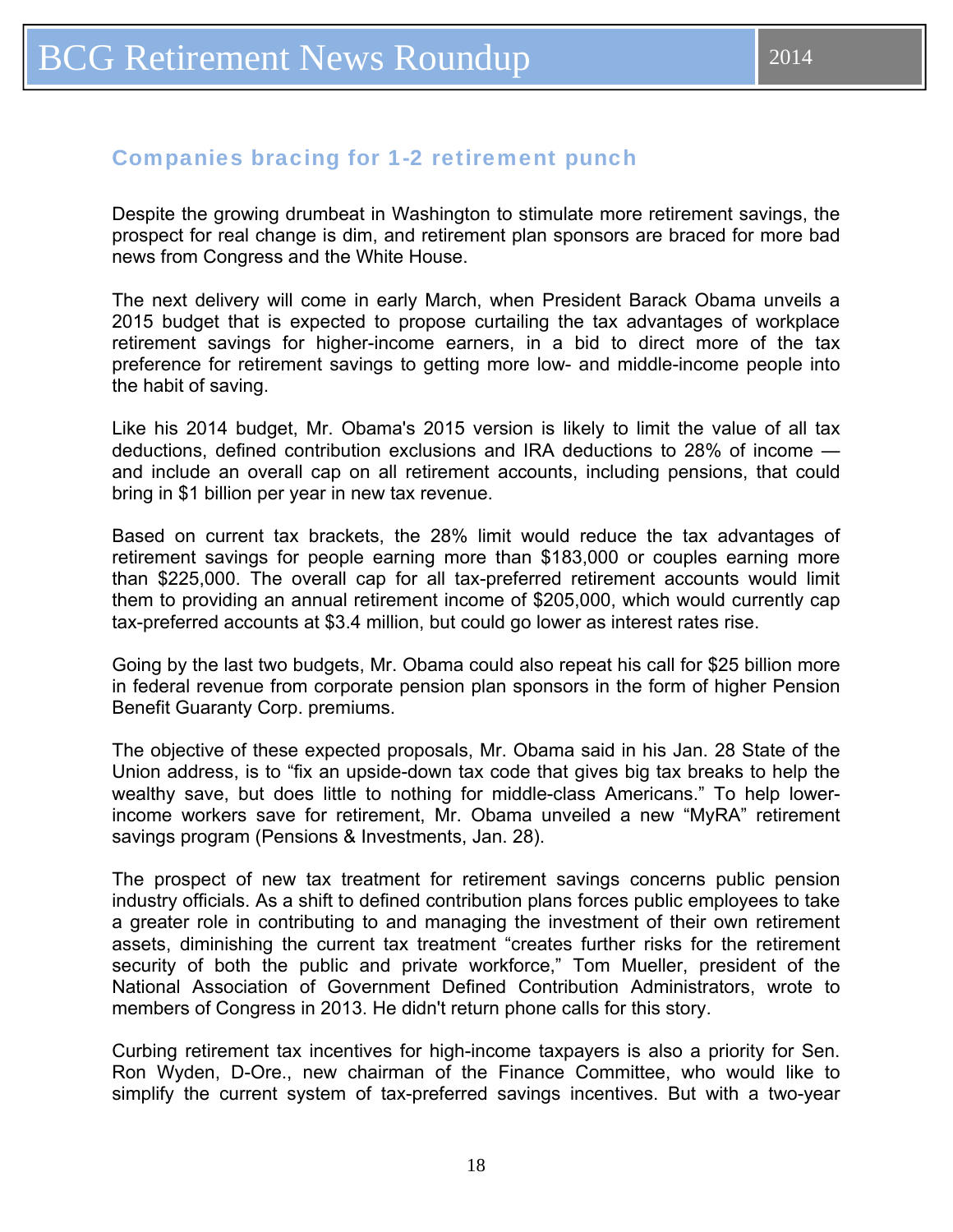federal budget already approved and midterm elections looming, the prospect of big tax changes for retirement savings this year is dim.

"It's a political talking point, but it's not a real thing," said Howard Gleckman, resident fellow at the Tax Policy Center in Washington, a joint venture of the Urban Institute and the Brookings Institution.

#### A more immediate concern

The more immediate concern in Congress is how to pay for some of the pressing bigticket items like unemployment insurance and Medicare fixes, and politically attractive moves like repealing military pension cuts. As Congress takes up those issues, the trick is providing "pay-fors" to offset their price tags.

That's what really has retirement experts on guard. "Pension plans have been viewed recently as easy sources of revenue," said Donald Fuerst, senior pension fellow at the American Academy of Actuaries in Washington.

"It would be much better to take a holistic approach, but instead, what we get are things that are very much driven by revenue," said Alan Glickstein, senior retirement consultant at Towers Watson & Co. in Dallas. "That does not bode well."

Robert Holcomb, executive director for legislative and regulatory affairs for J.P. Morgan Retirement Plan Services, Kansas City, Mo., expects the revenue hunt to focus on Roth IRAs, and making it easier to convert to them, within a plan, from accounts that currently defer tax payments. The account holders would have to pay income taxes at conversion, which would produce tax revenue. They then would pay no taxes when withdrawing the money in retirement. "Over and over we've seen Congress return to Roth as a potential pay-for. That's one thing that we'll be keeping an eye on," Mr. Holcomb said on a Feb. 13 briefing call.

Another federal revenue-raising idea being considered in Congress is more pension funding relief, which was first used to pay for highway funding in the Moving Ahead for Progress in the 21st Century Act of 2012. Reducing required minimum pension contribution requirements for corporate plan sponsors would result in more taxes on the corporations, increasing federal tax revenue collections, at least on paper.

#### Smoothing touted as boon

The concept — known as pension smoothing because it lets plan sponsors stretch their contributions over more years by using higher rates to value funding obligations — is touted on Capitol Hill as a boon to plan sponsors. But it only helps those who find the short-term fix worth the effort.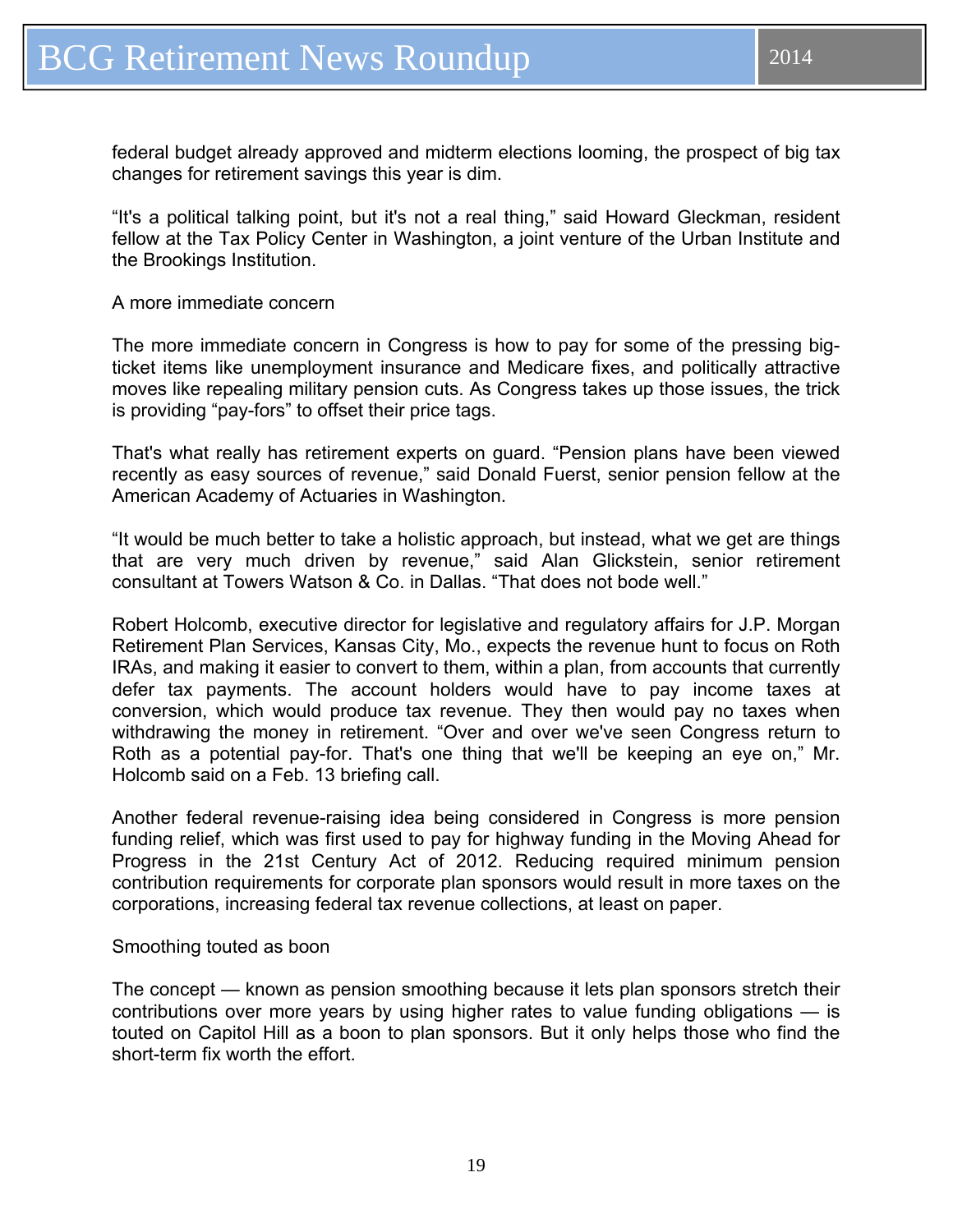It is also getting criticized by both the political right and left as a budget gimmick. While it reduces the amount of tax-exempt pension contributions made for a while, "you are just changing the timing of when (sponsors) pay taxes," said Ed Lorenzen, a senior adviser with the Committee for a Responsible Federal Budget, a Washington group of congressional budget process veterans.

According to the Congressional Budget Office, every dollar saved in pension contributions means 25 cents more in taxes paid by corporations on average. "When you have something that works on paper without actually taking away anything from anybody, it is going to appeal to Congress," Mr. Lorenzen said.

PBGC premium hikes

What did hit all defined benefit plan sponsors was MAP-21's PBGC premium hike to produce \$9 billion in federal revenue. That was followed by a second PBGC premium hike in December 2013 to bring in another \$8 billion in revenue to close a federal budget deal.

That budget deal did not address the PBGC's estimated \$36 billion deficit, and using the higher premiums to pay for other federal budget items won't help, said Rachel Greszler, a senior policy analyst with the Heritage Foundation in Washington.

With the PBGC multiemployer program in the deepest fiscal hole, raising singleemployer premiums at all "is effectively forcing the financially sound pension plans to pay for financially unsound pension plans because PBGC could in theory tap those premiums and in effect translates into private-employer plans paying for multiemployer plans," Ms. Greszler said. (Current law does not allow the PBGC to use single-employer premiums for the multiemployer program.)

If the president brings up PBGC premiums again in his new budget, "it's just money on the table, asking for (Congress) to take it," said Deborah Forbes, executive director of the Committee on Investment of Employee Benefit Assets, Bethesda, Md., which represents the 120 U.S. companies with the largest U.S. corporate pension funds that control more than \$1.5 trillion in retirement plan assets.

**Copyright © 2014 Crain Communications Inc.,**